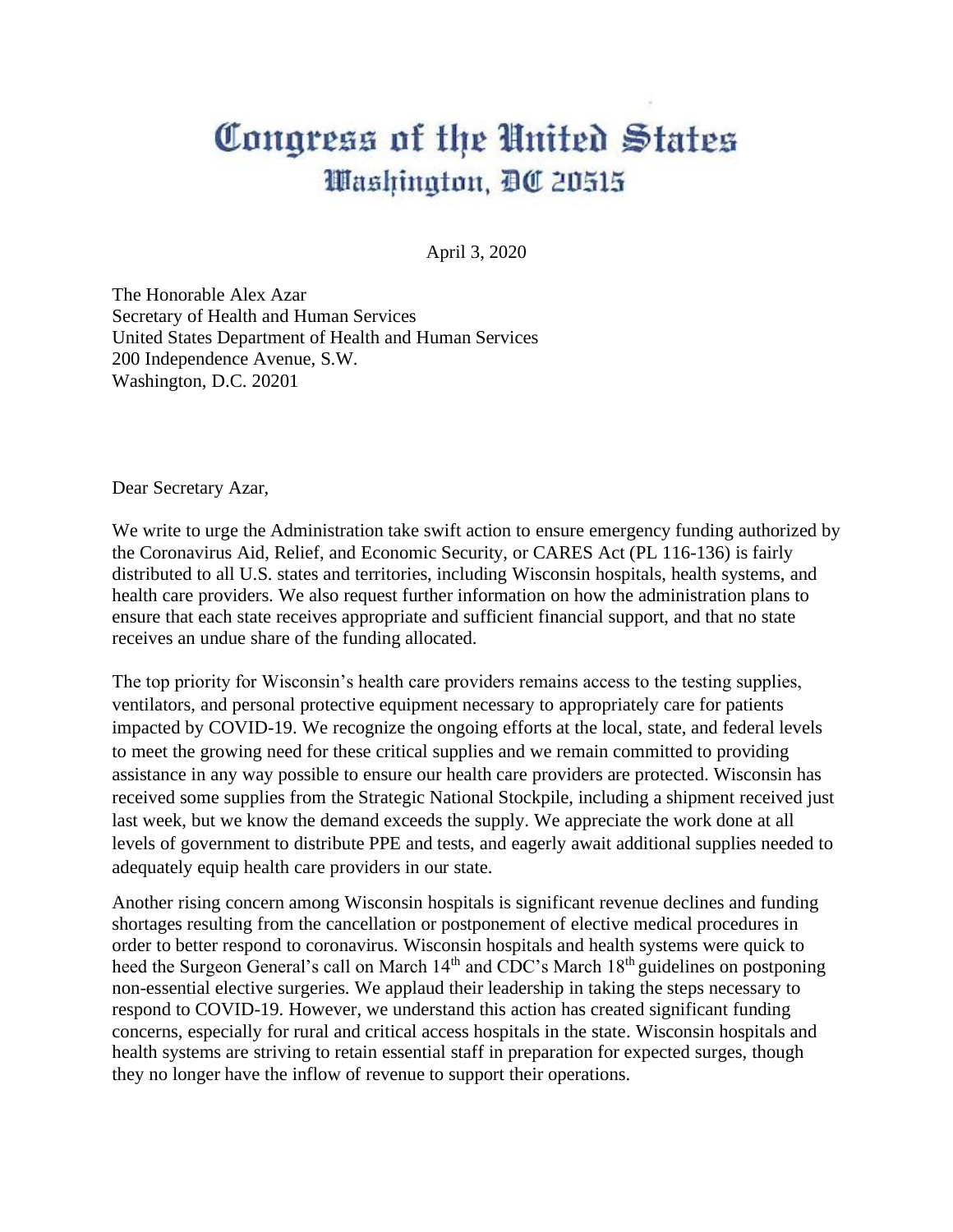As you know, the CARES Act provides \$100 billion to the Public Health and Social Services Emergency Fund under the Assistant Secretary for Preparedness and Response (ASPR). This national relief fund is intended to reimburse health care providers for health care expenses or lost revenues attributable to coronavirus in the most efficient way as practicable. It is critical that the Administration take intentional steps to ensure that each state's health system receives the support necessary to treat patients now and into the future.

Too often, funding formulas have disproportionately benefitted a few states with the highest population concentrations, leaving Wisconsin short-changed. It is imperative that these dollars be judiciously administered across the country to hospitals and health systems experiencing the immediate financial burden of this national emergency – including such hospitals in Wisconsin. We ask that you make details available on how health care providers may access this funding as soon as possible. We also ask for transparency in how the funding is distributed, including any formulas, guidelines, or other methods that will ensure funding is distributed fairly to hospitals, health systems, and health care providers in all states.

Thank you for your assistance in working to ensure we can keep our health care system strong during this national emergency.

Sincerely,

Mike Gallagher Ron Kind

Kind

Member of Congress Member of Congress

Jany Baldi

Ron Johnson Tammy Baldwin U.S. Senator U.S. Senator

Member of Congress Member of Congress

Glenn Grothman

Glenn Grothman Mark Pocan Mark Pocan